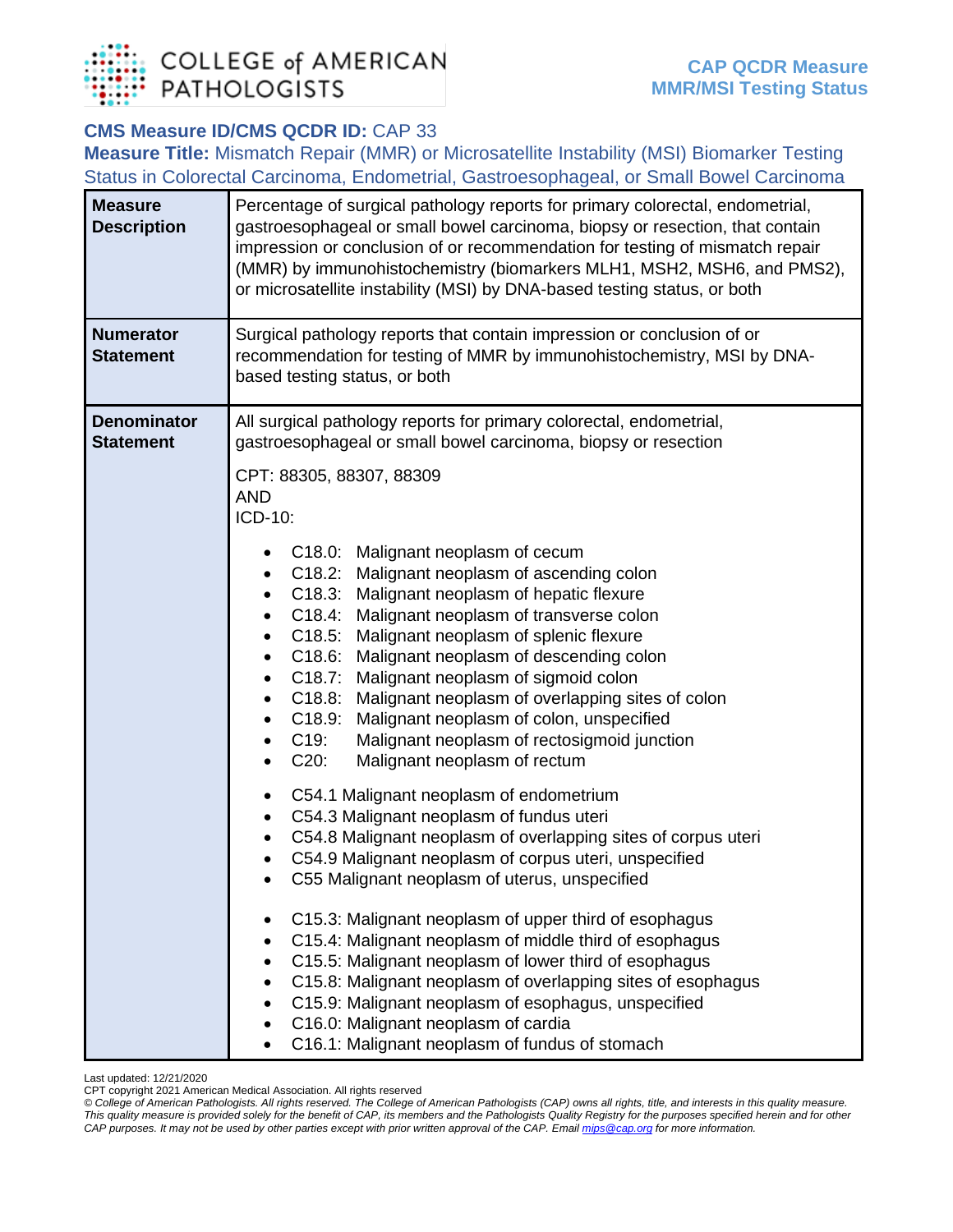COLLEGE of AMERICAN<br>PATHOLOGISTS

|                                                                                 | C16.2: Malignant neoplasm of body of stomach<br>$\bullet$<br>C16.3: Malignant neoplasm of pyloric antrum<br>$\bullet$<br>C16.4: Malignant neoplasm of pylorus<br>$\bullet$<br>C16.5: Malignant neoplasm of lesser curvature of stomach, unspecified<br>$\bullet$<br>C16.6: Malignant neoplasm of greater curvature of stomach, unspecified<br>$\bullet$<br>C16.8: Malignant neoplasm of overlapping sites of stomach<br>$\bullet$<br>C16.9: Malignant neoplasm of stomach, unspecified<br>$\bullet$<br>C17.0 Malignant neoplasm of duodenum<br>$\bullet$<br>C17.1 Malignant neoplasm of jejunum<br>$\bullet$<br>C17.2 Malignant neoplasm of ileum<br>$\bullet$<br>C17.3 Meckel's diverticulum, malignant<br>$\bullet$<br>C17.8 Malignant neoplasm of overlapping sites of small intestine<br>$\bullet$<br>C17.9 Malignant neoplasm of small intestine, unspecified<br>$\bullet$<br>C26.0 Malignant neoplasm of intestinal tract, part unspecified. |
|---------------------------------------------------------------------------------|----------------------------------------------------------------------------------------------------------------------------------------------------------------------------------------------------------------------------------------------------------------------------------------------------------------------------------------------------------------------------------------------------------------------------------------------------------------------------------------------------------------------------------------------------------------------------------------------------------------------------------------------------------------------------------------------------------------------------------------------------------------------------------------------------------------------------------------------------------------------------------------------------------------------------------------------------|
| <b>Denominator</b><br><b>Exclusions</b>                                         | Patients with an existing diagnosis of Lynch Syndrome (ICD-10-CM Z15.0,<br>Z15.04, Z15.09, Z80.0)<br>Squamous cell carcinoma of the esophagus                                                                                                                                                                                                                                                                                                                                                                                                                                                                                                                                                                                                                                                                                                                                                                                                      |
| <b>Denominator</b><br><b>Exceptions</b>                                         | Documentation of medical reasons MMR, MSI, or both tests were not performed<br>(e.g., patient receiving hospice or will not be treated with checkpoint inhibitor<br>therapy, no residual carcinoma is present in the sample [tissue exhausted or<br>status post neoadjuvant treatment], insufficient tumor for testing)<br>Documentation of patient reasons MMR, MSI, or both tests were not performed<br>(e.g., patient declined testing, patient refused checkpoint inhibitor therapy)<br>Documentation of system reasons MMR, MSI, or both tests were not performed<br>(e.g., payor-related limitations)                                                                                                                                                                                                                                                                                                                                        |
| <b>Supporting</b><br><b>Guidelines and</b><br><b>Other</b><br><b>References</b> | <b>Colorectal Cancer</b><br>Clinicians should order mismatch repair (MMR) status testing in patients with<br>colorectal cancers for the identification of patients with a high risk for Lynch<br>syndrome and/or prognostic stratification. (Strong recommendation) <sup>1</sup><br>In CRC patients being considered for checkpoint blockade therapy, pathologists<br>should use MMR IHC and/or MSI by PCR for the detection of DNA mismatch<br>repair defects. Although MMR IHC or MSI by PCR are preferred, pathologists                                                                                                                                                                                                                                                                                                                                                                                                                         |

<span id="page-1-0"></span>Last updated: 12/21/2020

CPT copyright 2021 American Medical Association. All rights reserved

*<sup>©</sup> College of American Pathologists. All rights reserved. The College of American Pathologists (CAP) owns all rights, title, and interests in this quality measure. This quality measure is provided solely for the benefit of CAP, its members and the Pathologists Quality Registry for the purposes specified herein and for other CAP purposes. It may not be used by other parties except with prior written approval of the CAP. Emai[l mips@cap.org](mailto:mips@cap.org) for more information.*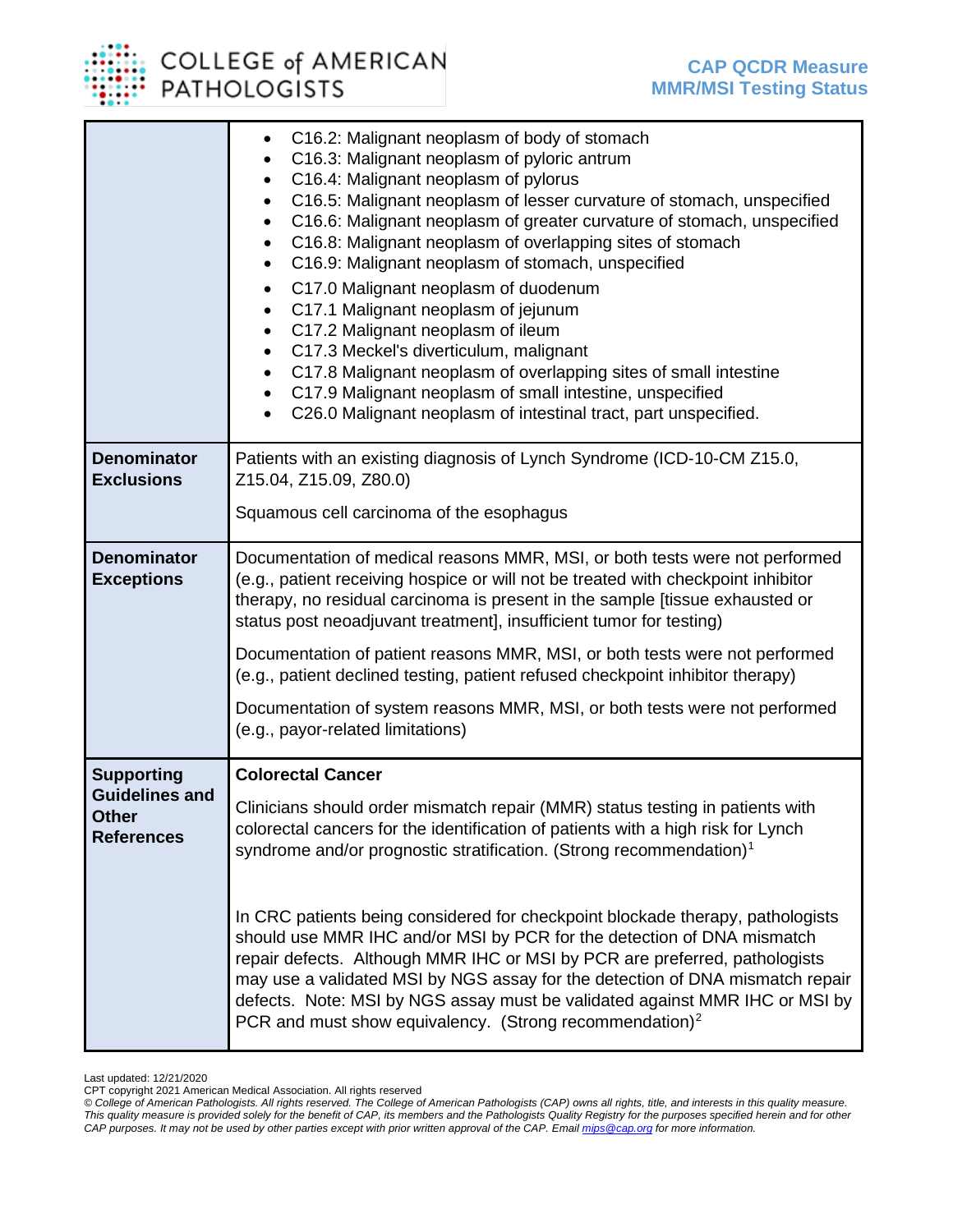

|                  | Universal MMR or MSI testing is recommended in all patients with a personal<br>history of colon and rectal cancer (Strong recommendation). <sup>3</sup>                                                                                                                                                                                                                                                                                                                                                                                                                                                                                                                                             |
|------------------|-----------------------------------------------------------------------------------------------------------------------------------------------------------------------------------------------------------------------------------------------------------------------------------------------------------------------------------------------------------------------------------------------------------------------------------------------------------------------------------------------------------------------------------------------------------------------------------------------------------------------------------------------------------------------------------------------------|
|                  | <b>Endometrial Cancer</b><br>Universal testing of endometrial carcinomas for mismatch repair (MMR)<br>proteins/microsatellite instability (MSI) (All Category 2A Recommendations) <sup>4</sup><br>Testing may be performed on the hysterectomy specimen (can also be<br>$\bullet$<br>done on presurgical biopsy)<br>MLH1 loss should be further evaluated for promoter methylation to assess<br>epigenetic process<br>Genetic counseling and testing for all other MMR abnormalities<br>for those who are dMMR negative of those who have not been screened,<br>but who have a family history of endometrial and/or colorectal cancer,<br>genetic counseling and testing for patient is recommended |
|                  | In endometrial cancer patients being considered for checkpoint blockade therapy,<br>pathologists should use MMR IHC over MSI by PCR or NGS for the detection of<br>mismatch repair defects. (Strong recommendation)2<br>Molecular screening of endometrial cancers for Lynch syndrome is the preferred<br>strategy when resources are available, as screening by personal and family<br>history "will miss a significant fraction of women with Lynch syndrome who do not<br>have a suggestive family history" <sup>5</sup>                                                                                                                                                                         |
|                  | <b>Gastroesophageal and Small Bowel Cancer</b><br>In gastroesophageal and small bowel cancer patients being considered for<br>checkpoint blockade therapy, pathologists should use MMR IHC and/or MSI by<br>PCR over MSI by NGS for the detection of DNA mismatch defects. Note: This<br>recommendation does not include esophageal squamous cell carcinoma. (Strong<br>recommendation)2                                                                                                                                                                                                                                                                                                            |
| <b>Rationale</b> | The results of MMR/MSI testing of a sample are frequently needed to guide<br>treatment decisions, particularly for patients being considered for checkpoint<br>inhibitor therapy. In the absence of MMR/MSI testing, patients may be treated<br>with chemotherapeutic agents they will not benefit from. MMR/MSI testing is also<br>a crucial prognostic marker to determine the presence of Lynch syndrome, an                                                                                                                                                                                                                                                                                     |

Last updated: 12/21/2020

CPT copyright 2021 American Medical Association. All rights reserved

*<sup>©</sup> College of American Pathologists. All rights reserved. The College of American Pathologists (CAP) owns all rights, title, and interests in this quality measure. This quality measure is provided solely for the benefit of CAP, its members and the Pathologists Quality Registry for the purposes specified herein and for other CAP purposes. It may not be used by other parties except with prior written approval of the CAP. Emai[l mips@cap.org](mailto:mips@cap.org) for more information.*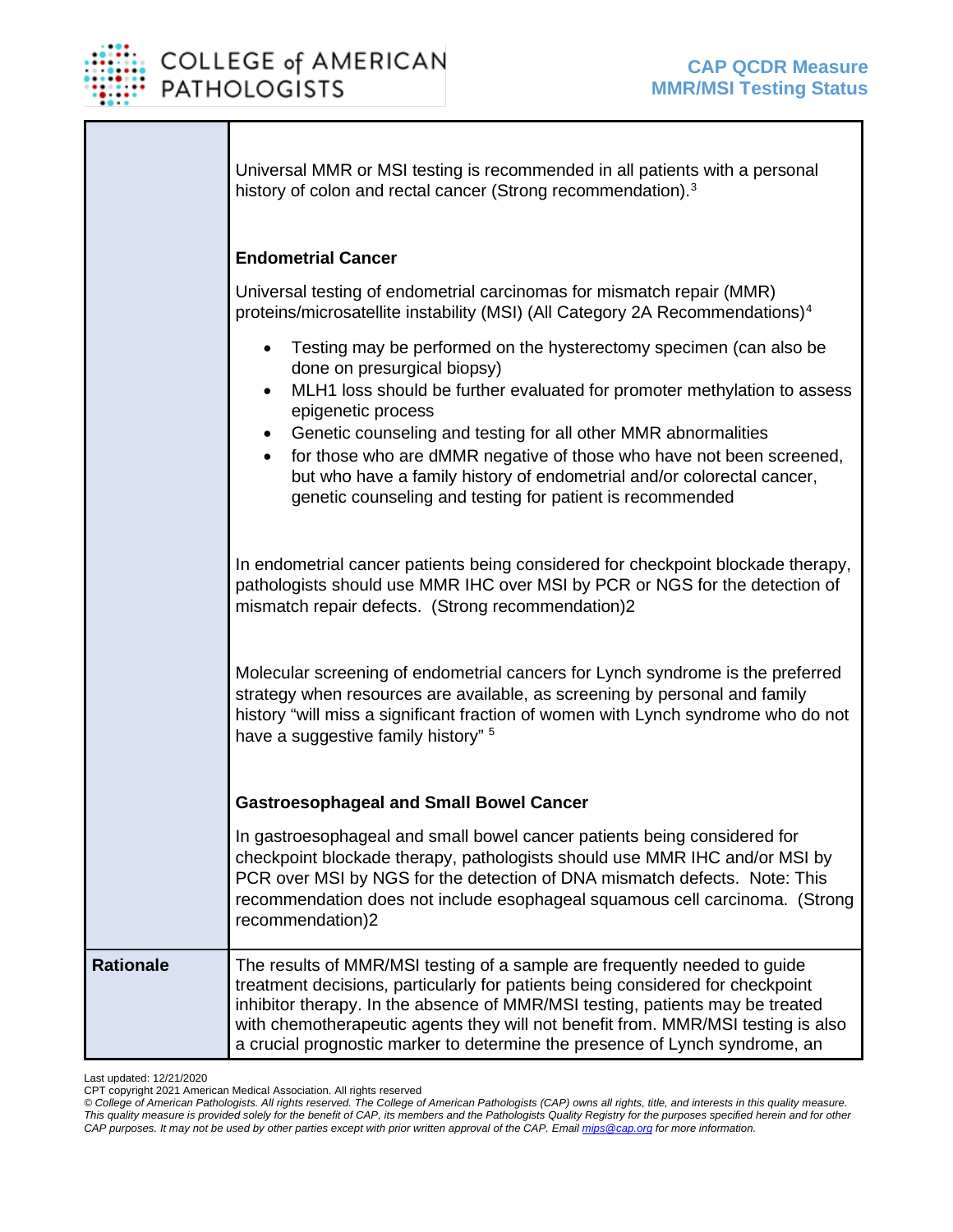

## COLLEGE of AMERICAN<br>PATHOLOGISTS

|                            | autosomal dominant genetic disorder that is associated with an increased risk for<br>various cancers. Therefore MMR/MSI testing is critical for prognostic as well as<br>treatment reasons.<br>Pathologists are uniquely well positioned at the time of signing out the surgical                                                                                                                                                                                                                                                                                                                                                      |  |
|----------------------------|---------------------------------------------------------------------------------------------------------------------------------------------------------------------------------------------------------------------------------------------------------------------------------------------------------------------------------------------------------------------------------------------------------------------------------------------------------------------------------------------------------------------------------------------------------------------------------------------------------------------------------------|--|
|                            | pathology report to detail the disposition of MMR/MSI testing for that sample.<br>Referring physicians depend on both the pathologists' interpretations of and any<br>recommendations for tests in order to provide quality patient care. If the status is<br>not indicated in each pathology report for the patient, important tests may be<br>missed or unnecessary repeat testing may be performed delaying treatment and<br>increasing cost. This measure monitors the success of pathologists in effectively<br>communicating this important information for the purpose of care coordination<br>and efficient use of resources. |  |
| <b>Guidance</b>            | This measure is to be reported each time a primary colorectal, endometrial,<br>gastroesophageal or small bowel carcinoma surgical pathology report is finalized<br>during the performance period. This measure may be submitted by eligible<br>clinicians who perform the quality actions described in the measure based on the<br>services provided and the measure-specific denominator coding.                                                                                                                                                                                                                                     |  |
|                            | This measure requires that immunohistochemistry (IHC) for the four MMR<br>proteins (MLH1, MSH2, MSH6 and PMS2); or MSI by DNA-based testing; or<br>both are addressed in the surgical pathology report for biopsy or resection<br>specimens with primary or metastatic colorectal carcinoma and surgical pathology<br>report for biopsy or resection specimens with primary or metastatic endometrial<br>carcinoma are present. A short note can be made in the final report, such as or<br>combination of:                                                                                                                           |  |
|                            | . No loss of nuclear expression of MMR proteins<br>• Loss of nuclear expression of MMR proteins (intact expression)                                                                                                                                                                                                                                                                                                                                                                                                                                                                                                                   |  |
|                            | • Microsatellite instability (MSI)<br>• Microsatellite instability high (MSI-H)                                                                                                                                                                                                                                                                                                                                                                                                                                                                                                                                                       |  |
|                            | • Microsatellite instability low (MSI-L)<br>• Microsatellite stable (MSS)                                                                                                                                                                                                                                                                                                                                                                                                                                                                                                                                                             |  |
|                            | • MMR, MSI, or both previously performed<br>• MMR, MSI, or both recommended                                                                                                                                                                                                                                                                                                                                                                                                                                                                                                                                                           |  |
|                            | • MMR, MSI, or both cannot be determined                                                                                                                                                                                                                                                                                                                                                                                                                                                                                                                                                                                              |  |
|                            | MMR/MSI status may be derived from either the primary or a reference<br>laboratory, but the specific results (as noted above) need to be included within the<br>final pathology report.                                                                                                                                                                                                                                                                                                                                                                                                                                               |  |
| <b>Measure Designation</b> |                                                                                                                                                                                                                                                                                                                                                                                                                                                                                                                                                                                                                                       |  |
| <b>NQS Domain</b>          | <b>Communication and Care Coordination</b>                                                                                                                                                                                                                                                                                                                                                                                                                                                                                                                                                                                            |  |

Last updated: 12/21/2020

CPT copyright 2021 American Medical Association. All rights reserved

*<sup>©</sup> College of American Pathologists. All rights reserved. The College of American Pathologists (CAP) owns all rights, title, and interests in this quality measure. This quality measure is provided solely for the benefit of CAP, its members and the Pathologists Quality Registry for the purposes specified herein and for other CAP purposes. It may not be used by other parties except with prior written approval of the CAP. Emai[l mips@cap.org](mailto:mips@cap.org) for more information.*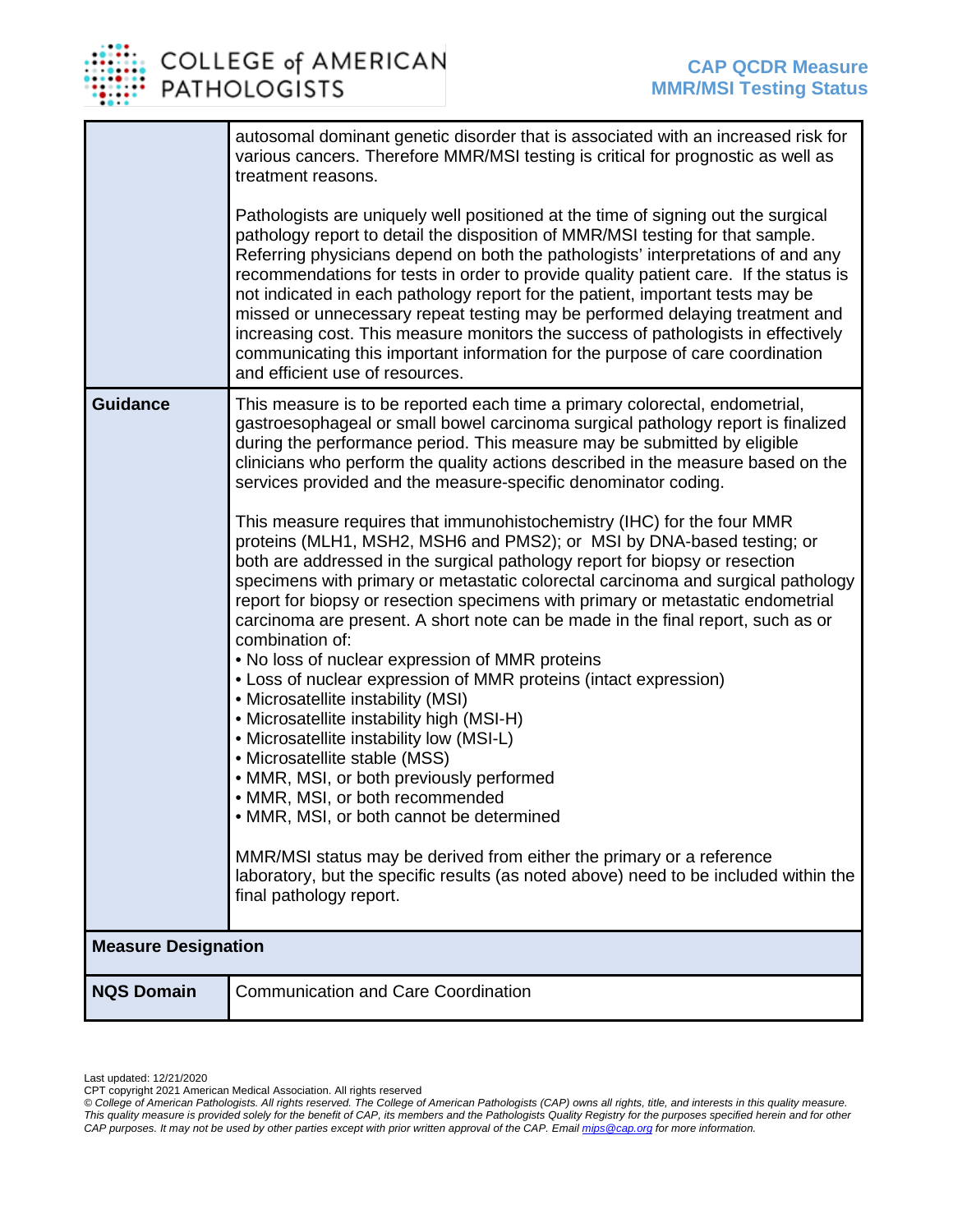

## COLLEGE of AMERICAN<br>PATHOLOGISTS

| <b>Meaningful</b><br><b>Measure Area</b>                             | Transfer of Health Information and Interoperability                                                                                                                                                                                                                                                                                                                                                                                                                                                                                                                                                                                                                                                                                                                                                                                                                                                                                                                                                                                                                                                                                                                                                                                                                                                                                                                                                                                                                                                                                                                                                                                                                                                                                                                                                                                                                                                                                                                                                                                                                                                  |
|----------------------------------------------------------------------|------------------------------------------------------------------------------------------------------------------------------------------------------------------------------------------------------------------------------------------------------------------------------------------------------------------------------------------------------------------------------------------------------------------------------------------------------------------------------------------------------------------------------------------------------------------------------------------------------------------------------------------------------------------------------------------------------------------------------------------------------------------------------------------------------------------------------------------------------------------------------------------------------------------------------------------------------------------------------------------------------------------------------------------------------------------------------------------------------------------------------------------------------------------------------------------------------------------------------------------------------------------------------------------------------------------------------------------------------------------------------------------------------------------------------------------------------------------------------------------------------------------------------------------------------------------------------------------------------------------------------------------------------------------------------------------------------------------------------------------------------------------------------------------------------------------------------------------------------------------------------------------------------------------------------------------------------------------------------------------------------------------------------------------------------------------------------------------------------|
| <b>NQF ID</b>                                                        | N/A                                                                                                                                                                                                                                                                                                                                                                                                                                                                                                                                                                                                                                                                                                                                                                                                                                                                                                                                                                                                                                                                                                                                                                                                                                                                                                                                                                                                                                                                                                                                                                                                                                                                                                                                                                                                                                                                                                                                                                                                                                                                                                  |
| <b>High Priority</b>                                                 | Yes                                                                                                                                                                                                                                                                                                                                                                                                                                                                                                                                                                                                                                                                                                                                                                                                                                                                                                                                                                                                                                                                                                                                                                                                                                                                                                                                                                                                                                                                                                                                                                                                                                                                                                                                                                                                                                                                                                                                                                                                                                                                                                  |
| <b>Measure</b><br><b>Purpose</b>                                     | <b>Quality Improvement</b><br>Accountability                                                                                                                                                                                                                                                                                                                                                                                                                                                                                                                                                                                                                                                                                                                                                                                                                                                                                                                                                                                                                                                                                                                                                                                                                                                                                                                                                                                                                                                                                                                                                                                                                                                                                                                                                                                                                                                                                                                                                                                                                                                         |
| <b>Measure Type</b>                                                  | Process                                                                                                                                                                                                                                                                                                                                                                                                                                                                                                                                                                                                                                                                                                                                                                                                                                                                                                                                                                                                                                                                                                                                                                                                                                                                                                                                                                                                                                                                                                                                                                                                                                                                                                                                                                                                                                                                                                                                                                                                                                                                                              |
| <b>Summary of</b><br><b>Performance</b><br>Gap<br><b>Information</b> | For colorectal carcinoma:<br>In 2019, sixteen practices entered data in the Pathologists Quality Registry for a<br>stand-alone MMR/MSI testing in colorectal carcinoma measure. Performance<br>rates ranged from 0% to 100%, with an average performance rate of 59.8%. The<br>standard deviation was 38 percentage points, indicating a significant variation in<br>performance.<br>Data in the literature support the evidence from the Registry. In 2019, a study<br>assessed testing practices of US physicians for MMR/MSI in colorectal cancer.<br>Despite relatively high rates of awareness of testing guidelines (84.1%) only<br>68.9% of clinicians performed universal testing on all colorectal cancer patients.<br>As noted in the study, "universal testing rates seem to be suboptimal"<br>Eriksson J, Amonkar M, Al-Jassar G, et al. Mismatch Repair/Microsatellite Instability<br>Testing Practices among US Physicians Treating Patients with Advanced/Metastatic<br>Colorectal Cancer. J Clin Med. 2019;8(4):558. Published 2019 Apr 24.<br>doi:10.3390/jcm8040558<br>For endometrial carcinoma:<br>Prior to the release of the NCCN guideline, the utility of incorporating prognostic<br>biomarkers in the management of patients with endometrial cancer had not been<br>well defined in clinical practice and treatment decisions were not impacted.<br>However, as chemotherapeutic regimens become refined and patient<br>management decisions altered based on those results, it is becoming increasing<br>important that panels of prognostic biomarkers are established to determine<br>which patients should receive these new chemotherapeutic agents and/or genetic<br>counseling. Previous practice patterns led to only 18% of women being<br>recommended for genetic referral.<br>Pokharel, H. P., Hacker, N. F. and Andrews, L. (2016), Changing patterns of referrals and<br>outcomes of genetic participation in gynaecological-oncology multidisciplinary care. Aust<br>N Z J Obstet Gynaecol, 56: 633-638.<br>For gastroesophageal and small bowel carcinoma: |

Last updated: 12/21/2020

CPT copyright 2021 American Medical Association. All rights reserved

*<sup>©</sup> College of American Pathologists. All rights reserved. The College of American Pathologists (CAP) owns all rights, title, and interests in this quality measure. This quality measure is provided solely for the benefit of CAP, its members and the Pathologists Quality Registry for the purposes specified herein and for other CAP purposes. It may not be used by other parties except with prior written approval of the CAP. Emai[l mips@cap.org](mailto:mips@cap.org) for more information.*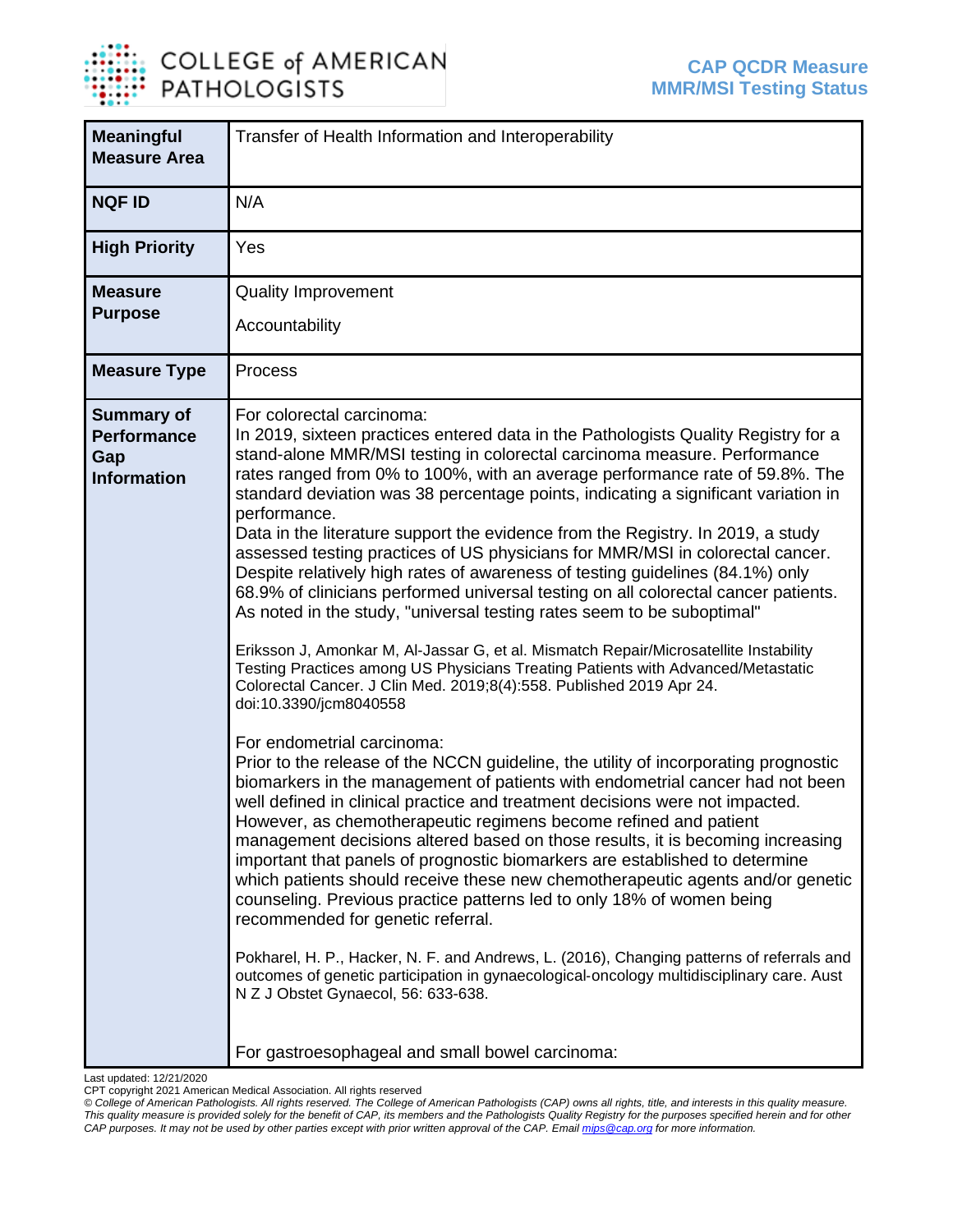

|                                              | Prior to the release of the CAP guideline regarding MMR/MSI testing for patients being<br>considered for checkpoint inhibitor therapy, a 2017 study found that MMR/MSI testing was<br>performed in only 51% of studies of gastric carcinoma (1). The number of studies that<br>included results from all four MMR proteins was considerably smaller, at only 14% (1). An<br>earlier study had lower testing rates: 2959 out of a total of 7366 (40%) of patients who<br>had surgery for gastric cancer (2).<br>1. Mathiak M, Warneke VS, Behrens H-M, Haag J, Boger C, Kruger S and Rocken<br>C (2017) Clinicopathologic Characteristics of Microsatellite Instable Gastric<br>Carcinomas Revisited: Urgent Need for Standardization. Appl Immunohistochem<br>Mol Morphol; 25(1):12-24.<br>Bae Y S, Kim H, Noh SH, and Kim H (2015). Usefulness of<br>2.<br>Immunohistochemistry for Microsatellite Instability Screening in Gastric Cancer.<br>Gut and Liver; 9(5): 629-635. |
|----------------------------------------------|-------------------------------------------------------------------------------------------------------------------------------------------------------------------------------------------------------------------------------------------------------------------------------------------------------------------------------------------------------------------------------------------------------------------------------------------------------------------------------------------------------------------------------------------------------------------------------------------------------------------------------------------------------------------------------------------------------------------------------------------------------------------------------------------------------------------------------------------------------------------------------------------------------------------------------------------------------------------------------|
| <b>Overall</b><br><b>Performance</b><br>Rate | 1st Performance Rate                                                                                                                                                                                                                                                                                                                                                                                                                                                                                                                                                                                                                                                                                                                                                                                                                                                                                                                                                          |
| <b>Level of</b>                              | <b>Individual Practitioner</b>                                                                                                                                                                                                                                                                                                                                                                                                                                                                                                                                                                                                                                                                                                                                                                                                                                                                                                                                                |
| <b>Measurement</b>                           | <b>Group Practice</b>                                                                                                                                                                                                                                                                                                                                                                                                                                                                                                                                                                                                                                                                                                                                                                                                                                                                                                                                                         |
| <b>Care Setting</b><br>and Specialty         | Care Setting: Other-Laboratories; Telehealth not applicable<br>Specialty: Pathology                                                                                                                                                                                                                                                                                                                                                                                                                                                                                                                                                                                                                                                                                                                                                                                                                                                                                           |
| Improvement<br><b>Notation</b>               | <b>Inverse Measure: No</b><br>Proportional Measure: Yes (Higher score indicates better quality)<br>Continuous Variable Measure: No<br>Ratio Measure: No<br>Risk-adjusted: No                                                                                                                                                                                                                                                                                                                                                                                                                                                                                                                                                                                                                                                                                                                                                                                                  |

Last updated: 12/21/2020

CPT copyright 2021 American Medical Association. All rights reserved

*© College of American Pathologists. All rights reserved. The College of American Pathologists (CAP) owns all rights, title, and interests in this quality measure. This quality measure is provided solely for the benefit of CAP, its members and the Pathologists Quality Registry for the purposes specified herein and for other CAP purposes. It may not be used by other parties except with prior written approval of the CAP. Emai[l mips@cap.org](mailto:mips@cap.org) for more information.*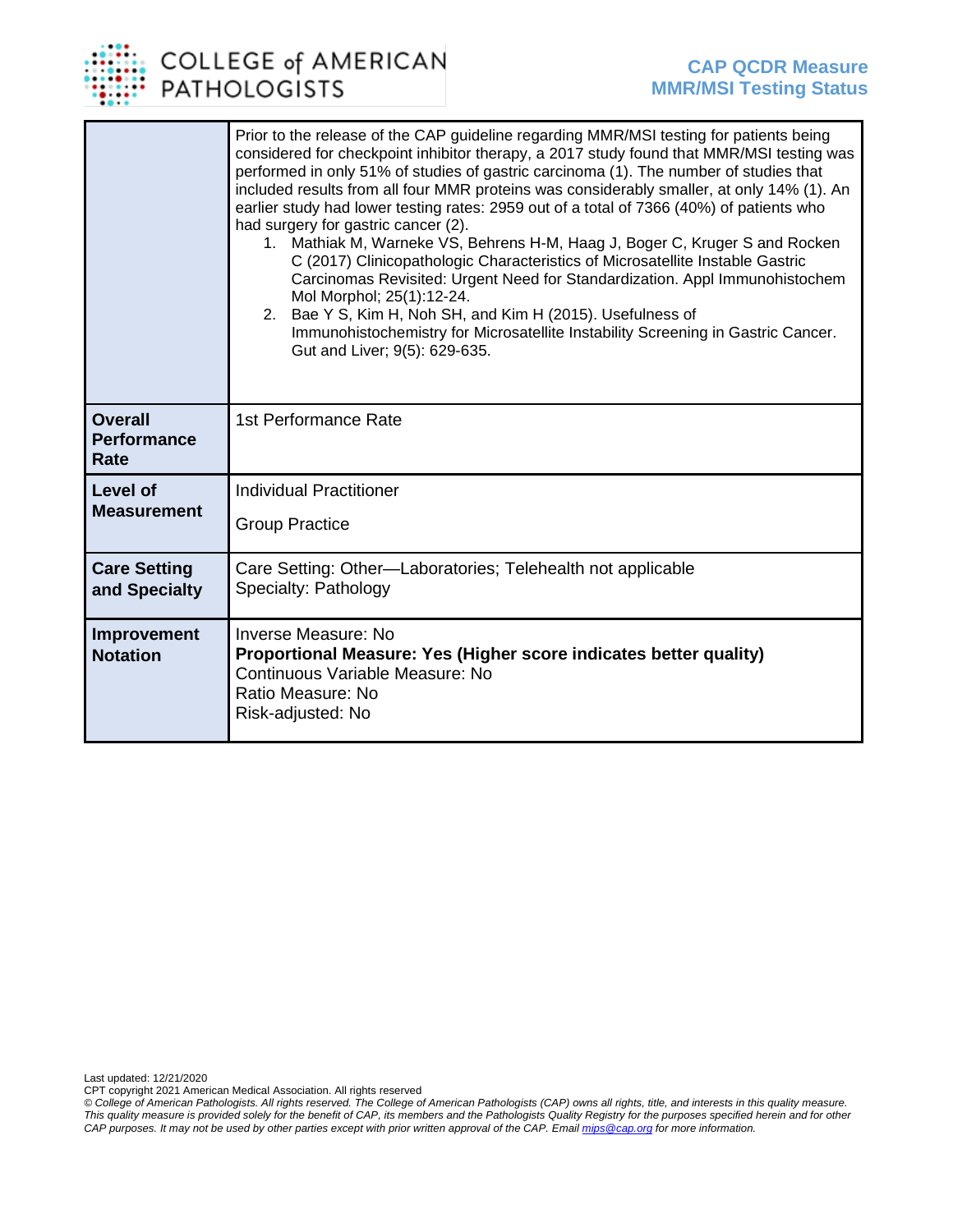

Measure Flow



Numerator (b=70 reports)

\_\_\_\_\_\_\_\_\_\_\_\_\_\_\_\_\_\_\_\_\_\_\_\_\_\_\_\_\_\_\_\_\_\_\_\_\_\_\_\_\_\_\_\_\_\_\_\_\_\_\_\_\_\_\_\_\_\_\_\_\_\_\_\_\_\_\_\_\_\_\_\_\_\_\_\_\_\_\_\_\_\_\_\_\_\_\_\_\_\_\_\_\_\_\_\_\_\_\_\_\_\_\_\_\_\_\_\_\_\_\_\_\_\_\_\_\_\_\_\_\_\_ =87.5%

Denominator (a=100 cases)-Denominator Exclusions (x=10 cases)-Denominator Exceptions (c=10 cases)

Last updated: 12/21/2020

CPT copyright 2021 American Medical Association. All rights reserved

*© College of American Pathologists. All rights reserved. The College of American Pathologists (CAP) owns all rights, title, and interests in this quality measure. This quality measure is provided solely for the benefit of CAP, its members and the Pathologists Quality Registry for the purposes specified herein and for other CAP purposes. It may not be used by other parties except with prior written approval of the CAP. Emai[l mips@cap.org](mailto:mips@cap.org) for more information.*